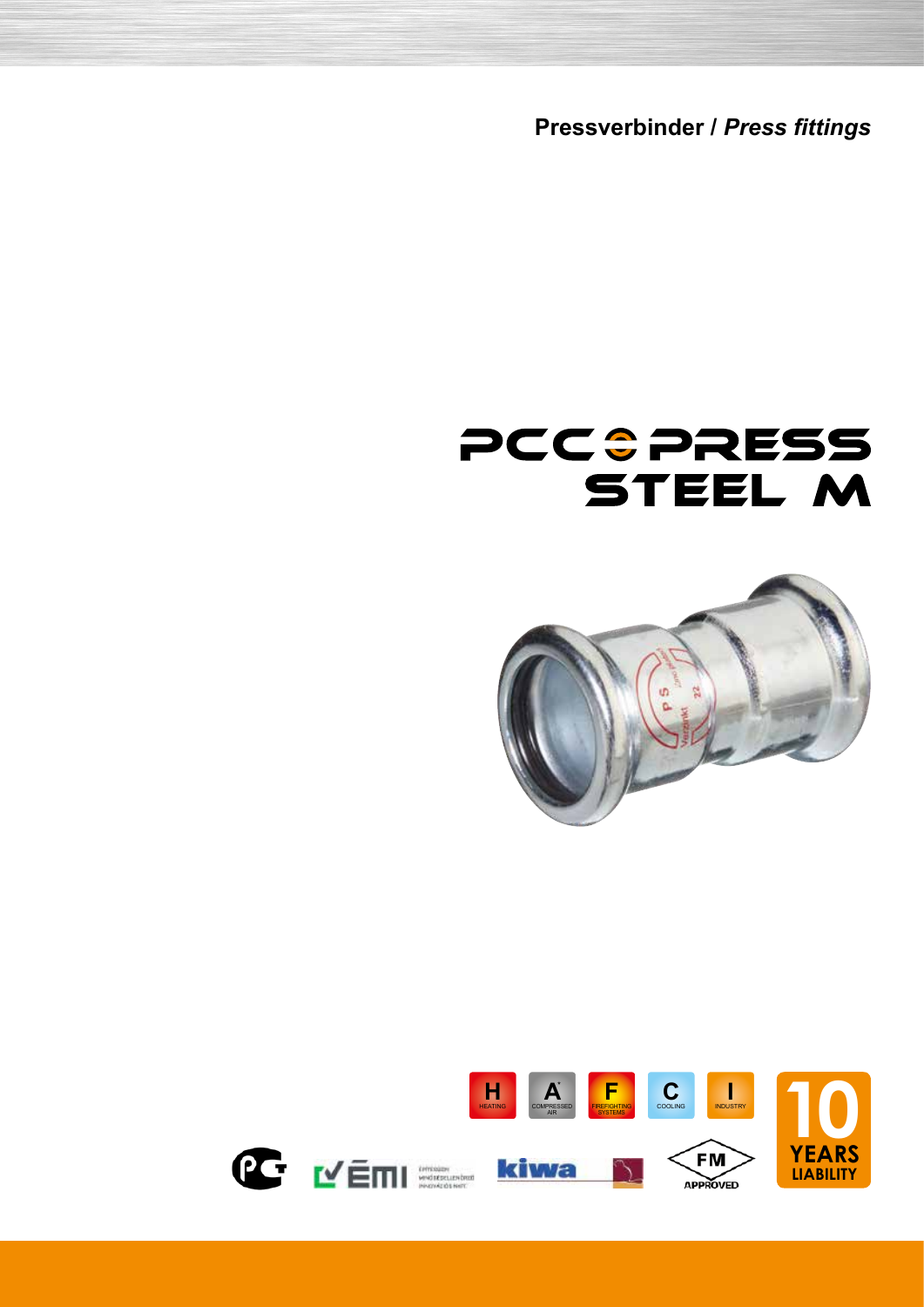



| <b>VERSCHLUSSKAPPE</b><br>End cap | Artikelnummer<br>article number | Presskontur<br>pressing contour | box<br>(Stück/piece) |
|-----------------------------------|---------------------------------|---------------------------------|----------------------|
|                                   |                                 |                                 |                      |
| 12                                | 2341012                         | M                               | 300                  |
| 15                                | 2341015                         | M                               | 60                   |
| 18                                | 2341018                         | M                               | 50                   |
| 22                                | 2341022                         | M                               | 50                   |
| 28                                | 2341028                         | M                               | 40                   |
| 35                                | 2341035                         | M                               | 24                   |
| 42                                | 2341042                         | M                               | 20                   |
| 54                                | 2341054                         | M                               | 16                   |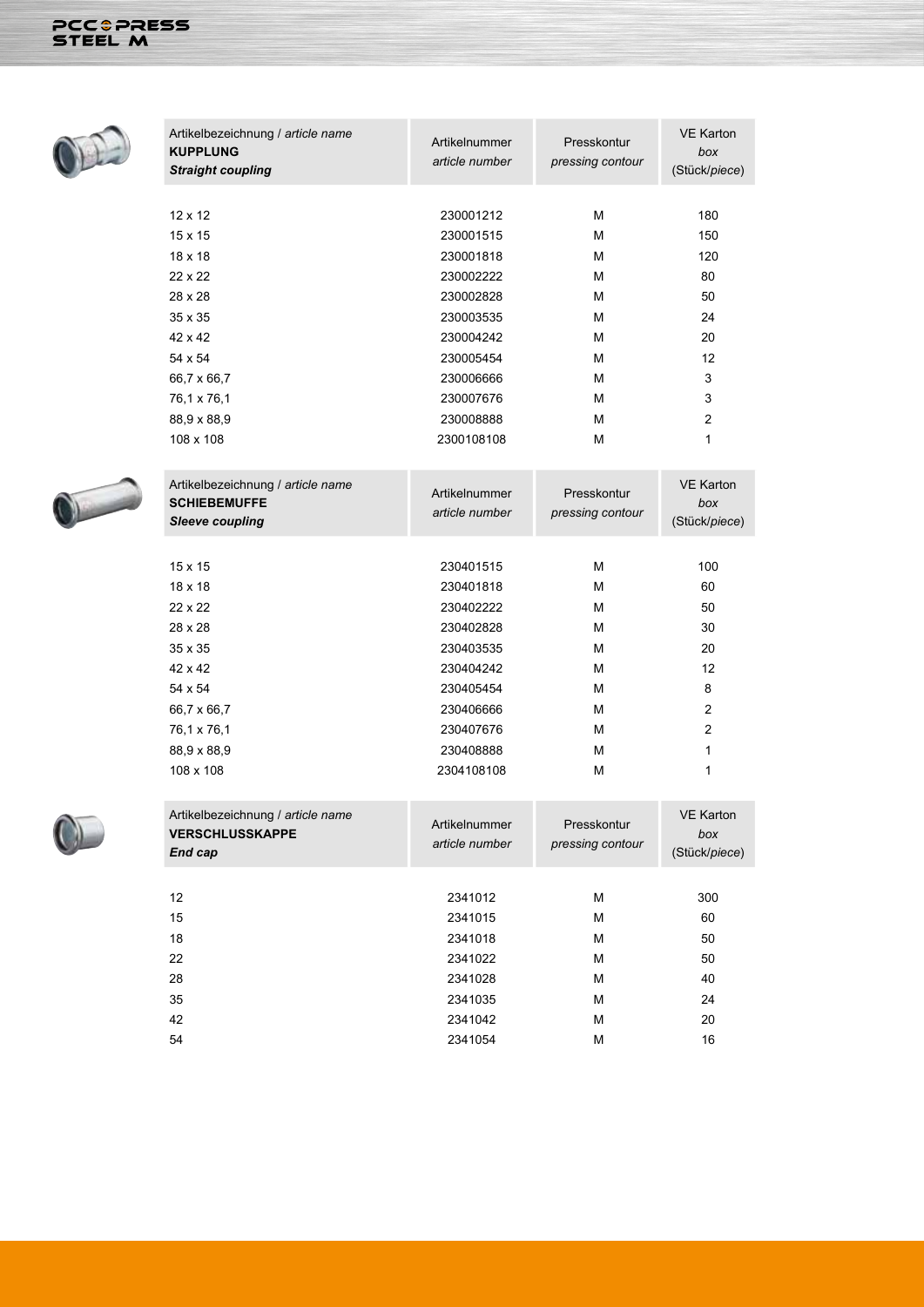



| Artikelbezeichnung / article name<br><b>ÜBERGANG AG</b><br><b>Straight adapter male</b> | Artikelnummer<br>article number | Presskontur<br>pressing contour | <b>VE Karton</b><br>box<br>(Stück/piece) |
|-----------------------------------------------------------------------------------------|---------------------------------|---------------------------------|------------------------------------------|
|                                                                                         |                                 |                                 |                                          |
| 12 x 3/8"                                                                               | 2301012038                      | M                               | 150                                      |
| $12 \times 1/2"$                                                                        | 2301012012                      | M                               | 150                                      |
| 15 x 3/8"                                                                               | 2301015038                      | М                               | 150                                      |
| $15 \times 1/2"$                                                                        | 2301015012                      | М                               | 150                                      |
| 18 x 1/2"                                                                               | 2301018012                      | м                               | 120                                      |
| 18 x 3/4"                                                                               | 2301018034                      | М                               | 100                                      |
| 22 x 1/2"                                                                               | 2301022012                      | м                               | 100                                      |
| 22 x 3/4"                                                                               | 2301022034                      | M                               | 80                                       |
| 22 x 1"                                                                                 | 2301022100                      | M                               | 50                                       |
| 28 x 3/4"                                                                               | 2301028034                      | М                               | 50                                       |
| 28 x 1"                                                                                 | 2301028100                      | M                               | 50                                       |
| 35 x 1"                                                                                 | 2301035100                      | М                               | 24                                       |
| 35 x 1 1/4"                                                                             | 2301035114                      | М                               | 24                                       |
| 42 x 1 1/2"                                                                             | 2301042112                      | M                               | 20                                       |
| 54 x 2"                                                                                 | 2301054200                      | М                               | 10                                       |
| 66,7 x 2 1/2"                                                                           | 2301066212                      | М                               | $\overline{2}$                           |
| 76,1 x 2 1/2"                                                                           | 2301076212                      | M                               | 1                                        |
| 88,9 x 3"                                                                               | 2301088300                      | М                               | 1                                        |
| Artikelbezeichnung / article name                                                       | Artikelnummer                   | Presskontur                     | <b>VE Karton</b>                         |
| <b>ÜBERGANG IG</b>                                                                      | article number                  | pressing contour                | box                                      |
| <b>Straight adapter female</b>                                                          |                                 |                                 | (Stück/piece)                            |
| 12 x 3/8"                                                                               | 2302012038                      | М                               | 120                                      |
| 15 x 1/2"                                                                               | 2302015012                      | М                               | 120                                      |
| 18 x 1/2"                                                                               | 2302018012                      | M                               | 100                                      |
| 18 x 3/4"                                                                               | 2302018034                      | М                               | 80                                       |
|                                                                                         |                                 |                                 |                                          |

22 x 1/2" 2302022012 M 100 22 x 3/4" 2302022034 M 80 22 x 1" 2302022100 M 50 28 x 3/4" 2302028034 M 50 28 x 1" 2302028100 M 50 35 x 1" 2302035100 M 24 35 x 1 1/4" 2302035114 M 24 42 x 1 1/2" 2302042112 M 20 54 x 2" 2302054200 M 10

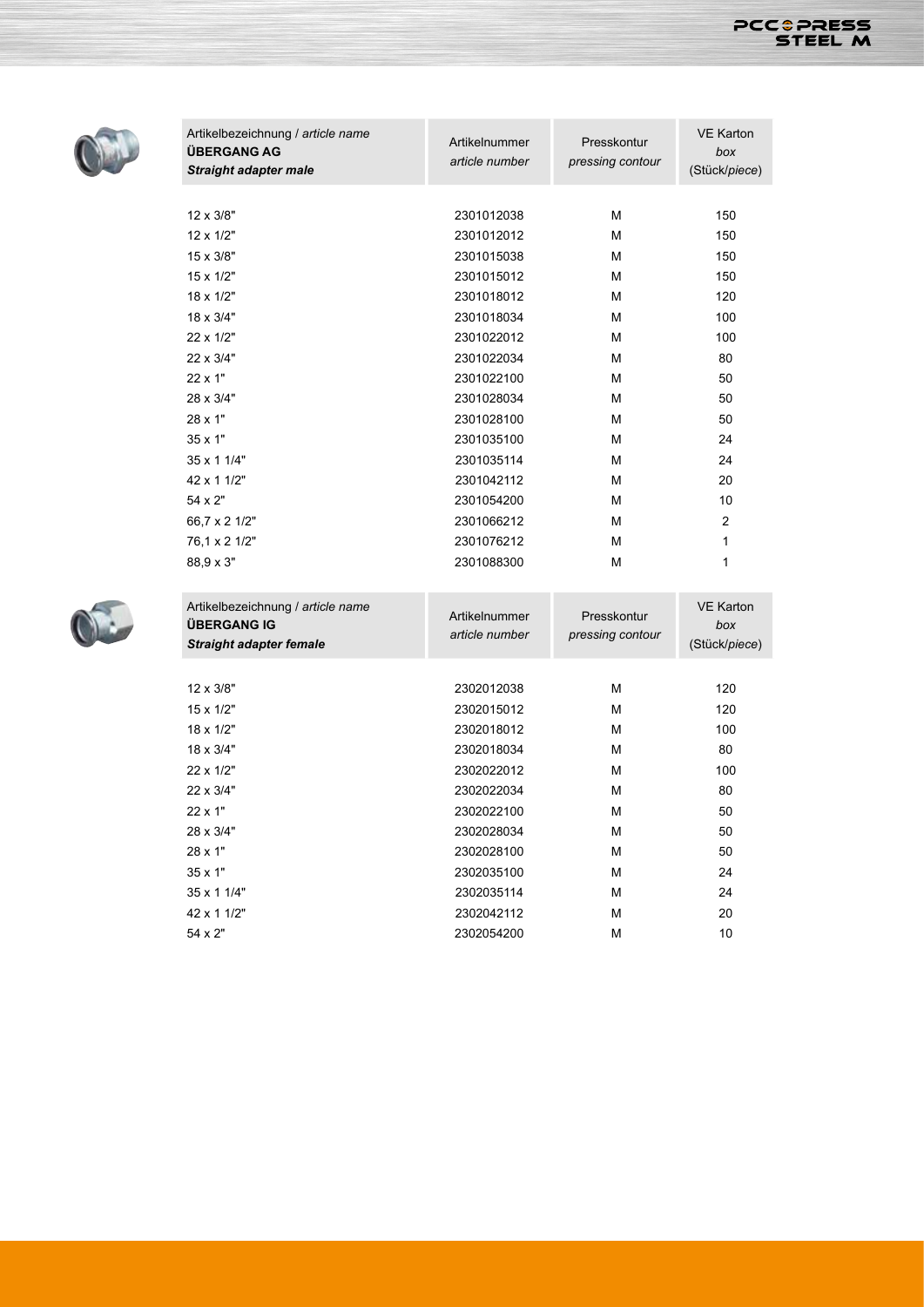## PCCOPRESS



| Artikelbezeichnung / article name    | Artikelnummer  | Presskontur      | <b>VE Karton</b>     |
|--------------------------------------|----------------|------------------|----------------------|
| <b>BOGEN 90° i/i</b><br>Bend 90° f/f | article number | pressing contour | box<br>(Stück/piece) |
|                                      |                |                  |                      |
| $12 \times 12$                       | 232001212      | М                | 150                  |
| $15 \times 15$                       | 232051515      | М                | 100                  |
| $18 \times 18$                       | 232051818      | М                | 80                   |
| 22 x 22                              | 232052222      | М                | 50                   |
| 28 x 28                              | 232052828      | М                | 30                   |
| $35 \times 35$                       | 232003535      | М                | 12                   |
| 42 x 42                              | 232004242      | М                | 8                    |
| 54 x 54                              | 232005454      | М                | 6                    |
| 66,7 x 66,7                          | 232006666      | М                | $\overline{2}$       |
| 76,1 x 76,1                          | 232007676      | М                | $\overline{2}$       |
| 88,9 x 88,9                          | 232008888      | М                | 1                    |
| 108 x 108                            | 2320108108     | М                | 1                    |
|                                      |                |                  |                      |
| Artikelbezeichnung / article name    |                |                  | <b>VE Karton</b>     |
| BOGEN 90° a/i                        | Artikelnummer  | Presskontur      | box                  |
| Bend 90° m/f                         | article number | pressing contour | (Stück/piece)        |
|                                      |                |                  |                      |
| $12 \times 12$                       | 232101212      | м                | 150                  |
| $15 \times 15$                       | 232151515      | М                | 100                  |
| $18 \times 18$                       | 232151818      | М                | 80                   |
| $22 \times 22$                       | 232152222      | М                | 50                   |
| 28 x 28                              | 232152828      | М                | 30                   |
| $35 \times 35$                       | 232103535      | М                | 12                   |
| 42 x 42                              | 232104242      | М                | 8                    |
| 54 x 54                              | 232105454      | М                | 6                    |
| 66,7 x 66,7                          | 232106666      | М                | $\overline{c}$       |
| 76,1 x 76,1                          | 232107676      | М                | $\overline{2}$       |
| 88,9 x 88,9                          | 232108888      | М                | 1                    |
| 108 x 108                            | 2321108108     | М                | 1                    |
| Artikelbezeichnung / article name    |                |                  | <b>VE Karton</b>     |
| <b>BOGEN 45° i/i</b>                 | Artikelnummer  | Presskontur      | box                  |
| Bend 45° f/f                         | article number | pressing contour | (Stück/piece)        |
|                                      |                |                  |                      |
| $12 \times 12$                       | 232301212      | М                | 150                  |
| $15 \times 15$                       | 232301515      | М                | 120                  |
| $18 \times 18$                       | 232301818      | М                | 100                  |
| 22 x 22                              | 232302222      | Μ                | 60                   |
| 28 x 28                              | 232302828      | Μ                | 30                   |
| 35 x 35                              | 232303535      | Μ                | 20                   |
| 42 x 42                              | 232304242      | Μ                | 12                   |
| 54 x 54                              | 232305454      | М                | 6                    |
| 66,7 x 66,7                          | 232306666      | Μ                | 2                    |
| 76,1 x 76,1                          | 232307676      | Μ                | $\overline{c}$       |
| 88,9 x 88,9                          | 232308888      | Μ                | 1                    |

2323108108

 $M$ 

 $\overline{1}$ 





108 x 108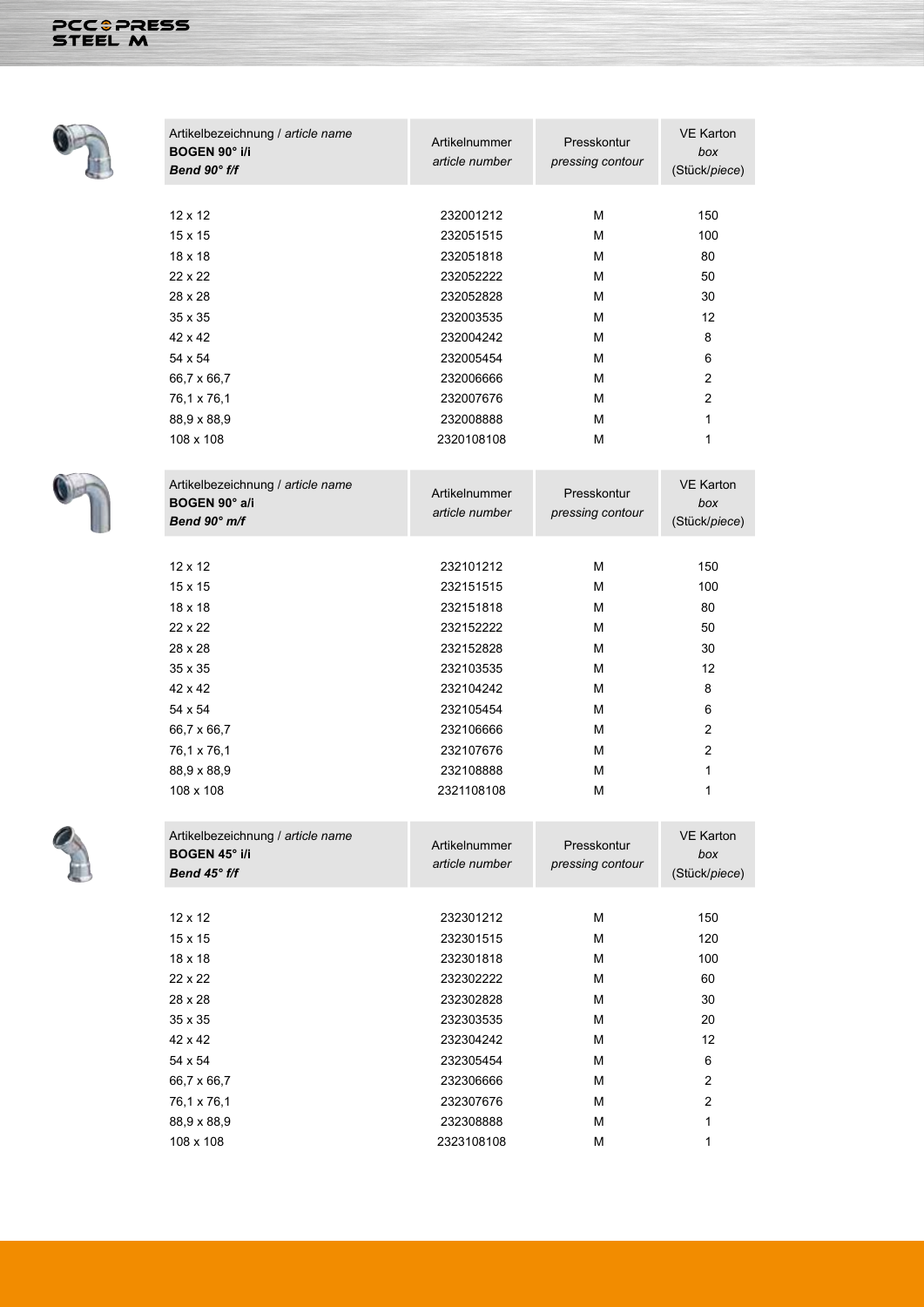

| Artikelbezeichnung / article name<br>BOGEN 45° a/i<br>Bend 45° m/f                                                                                                         | Artikelnummer<br>article number                                                                                                                           | Presskontur<br>pressing contour                          | <b>VE Karton</b><br>box<br>(Stück/piece)                           |
|----------------------------------------------------------------------------------------------------------------------------------------------------------------------------|-----------------------------------------------------------------------------------------------------------------------------------------------------------|----------------------------------------------------------|--------------------------------------------------------------------|
| $12 \times 12$<br>$15 \times 15$<br>$18 \times 18$<br>22 x 22<br>28 x 28<br>$35 \times 35$<br>42 x 42<br>54 x 54<br>66,7 x 66,7<br>76,1 x 76,1<br>88,9 x 88,9<br>108 x 108 | 232401212<br>232401515<br>232401818<br>232402222<br>232402828<br>232403535<br>232404242<br>232405454<br>232406666<br>232407676<br>232408888<br>2324108108 | м<br>м<br>м<br>м<br>м<br>м<br>м<br>м<br>м<br>м<br>м<br>м | 150<br>120<br>100<br>60<br>30<br>20<br>12<br>6<br>2<br>2<br>1<br>1 |
| Artikelbezeichnung / article name<br><b>BOGEN 90° AG</b><br>Bend 90° male                                                                                                  | Artikelnummer<br>article number                                                                                                                           | Presskontur<br>pressing contour                          | <b>VE Karton</b><br>box<br>(Stück/piece)                           |
| $12 \times 3/8"$<br>$15 \times 1/2"$<br>18 x 1/2"<br>22 x 3/4"<br>$28 \times 1"$<br>35 x 1 1/4"<br>42 x 1 1/2"<br>54 x 2"                                                  | 2325012038<br>2325015012<br>2325018012<br>2325022034<br>2325028100<br>2325035114<br>2325042112<br>2325054200                                              | м<br>м<br>м<br>м<br>м<br>м<br>м<br>м                     | 80<br>80<br>60<br>40<br>20<br>12<br>8<br>4                         |
| Artikelbezeichnung / article name<br><b>BOGEN 90° IG</b><br>Bend 90° female                                                                                                | Artikelnummer<br>article number                                                                                                                           | Presskontur<br>pressing contour                          | <b>VE Karton</b><br>box<br>(Stück/piece)                           |
| $15 \times 1/2"$<br>18 x 1/2"<br>22 x 3/4"<br>$28 \times 1"$<br>35 x 1 1/4"                                                                                                | 2326015012<br>2326018012<br>2326022034<br>2326028100<br>2326035114                                                                                        | М<br>м<br>м<br>м<br>м                                    | 80<br>60<br>40<br>20<br>12 <sup>°</sup>                            |
| Artikelbezeichnung / article name<br><b>REDUZIERMUFFE</b><br><b>Straight reduction</b>                                                                                     | Artikelnummer<br>article number                                                                                                                           | Presskontur<br>pressing contour                          | <b>VE Karton</b><br>box<br>(Stück/piece)                           |
| 22 x 15<br>28 x 15<br>28 x 22<br>35 x 28                                                                                                                                   | 230302215<br>230302815<br>230302822<br>230303528                                                                                                          | м<br>м<br>м<br>м                                         | 100<br>60<br>50<br>24                                              |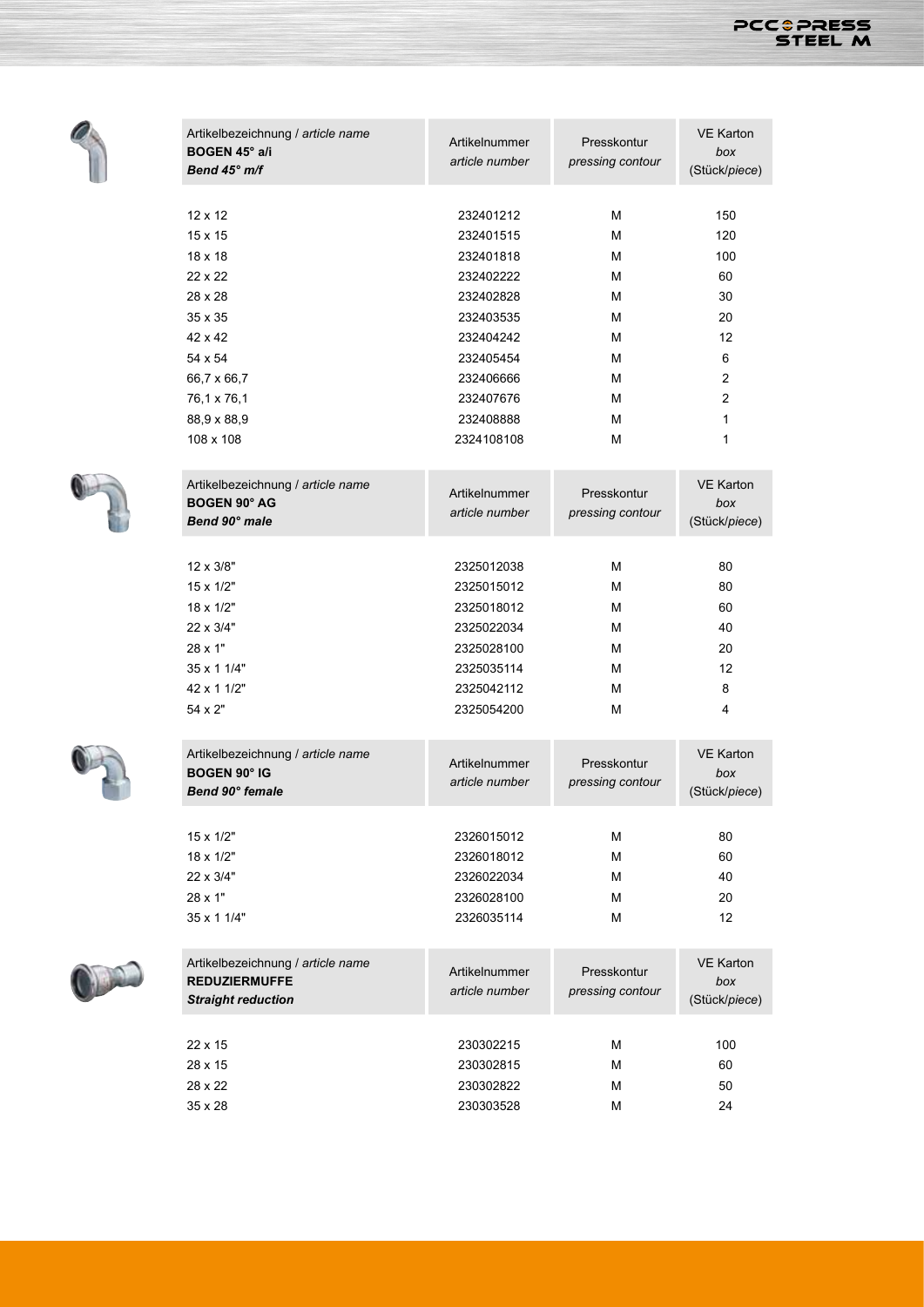

| Artikelbezeichnung / article name<br><b>REDUZIERMUFFE a/i</b><br><b>Male reducer m/f</b> | Artikelnummer<br>article number | Presskontur<br>pressing contour | <b>VE Karton</b><br>box<br>(Stück/piece) |
|------------------------------------------------------------------------------------------|---------------------------------|---------------------------------|------------------------------------------|
|                                                                                          |                                 |                                 |                                          |
| 15 x 12                                                                                  | 234301512                       | М                               | 120                                      |
| 18 x 15                                                                                  | 234301815                       | M                               | 120                                      |
| 22 x 15                                                                                  | 234302215                       | M                               | 120                                      |
| 22 x 18                                                                                  | 234302218                       | М                               | 100                                      |
| 28 x 15                                                                                  | 234302815                       | М                               | 80                                       |
| $28 \times 18$                                                                           | 234302818                       | M                               | 80                                       |
| 28 x 22                                                                                  | 234302822                       | М                               | 60                                       |
| $35 \times 22$                                                                           | 234303522                       | M                               | 40                                       |
| 35 x 28                                                                                  | 234303528                       | М                               | 32                                       |
| 42 x 22                                                                                  | 234304222                       | M                               | 24                                       |
| 42 x 28                                                                                  | 234304228                       | M                               | 24                                       |
| 42 x 35                                                                                  | 234304235                       | М                               | 24                                       |
| 54 x 22                                                                                  | 234305422                       | М                               | 12                                       |
| 54 x 28                                                                                  | 234305428                       | М                               | 12                                       |
| 54 x 35                                                                                  | 234305435                       | M                               | 12                                       |
| 54 x 42                                                                                  | 234305442                       | M                               | 12                                       |
| 66,7 x 42                                                                                | 234306642                       | М                               | 3                                        |
| 66,7 x 54                                                                                | 234306654                       | М                               | 3                                        |
| 76,1 x 42                                                                                | 234307642                       | M                               | 3                                        |
| 76,1 x 54                                                                                | 234307654                       | M                               | 3                                        |
| 76,1 x 66,7                                                                              | 234307666                       | M                               | 3                                        |
| 88,9 x 54                                                                                | 234308854                       | M                               | 1                                        |
| 88,9 x 76,1                                                                              | 234308876                       | М                               | 1                                        |
| 108 x 66,7                                                                               | 234310866                       | M                               | 1                                        |
| 108 x 76,1                                                                               | 234310876                       | М                               | 1                                        |
| 108 x 88,9                                                                               | 234310888                       | М                               | 1                                        |
|                                                                                          |                                 |                                 |                                          |



| Artikelbezeichnung / article name<br><b>T-STÜCK</b><br><b>T-coupling</b> | Artikelnummer<br>article number | Presskontur<br>pressing contour | <b>VE Karton</b><br>box<br>(Stück/piece) |
|--------------------------------------------------------------------------|---------------------------------|---------------------------------|------------------------------------------|
|                                                                          |                                 |                                 |                                          |
| $12 \times 12 \times 12$                                                 | 23100121212                     | м                               | 100                                      |
| $15 \times 15 \times 15$                                                 | 23100151515                     | м                               | 80                                       |
| 18 x 18 x 18                                                             | 23100181818                     | м                               | 60                                       |
| 22 x 22 x 22                                                             | 23100222222                     | м                               | 40                                       |
| 28 x 28 x 28                                                             | 23100282828                     | M                               | 24                                       |
| $35 \times 35 \times 35$                                                 | 23100353535                     | м                               | 12                                       |
| 42 x 42 x 42                                                             | 23100424242                     | м                               | 8                                        |
| 54 x 54 x 54                                                             | 23100545454                     | М                               | 4                                        |
| 66,7 x 66,7 x 66,7                                                       | 23100666666                     | M                               | 2                                        |
| 76,1 x 76,1 x 76,1                                                       | 23100767676                     | м                               | 1                                        |
| 88,9 x 88,9 x 88,9                                                       | 23100888888                     | м                               | 1                                        |
| 108 x 108 x 108                                                          | 2310108108108                   | М                               |                                          |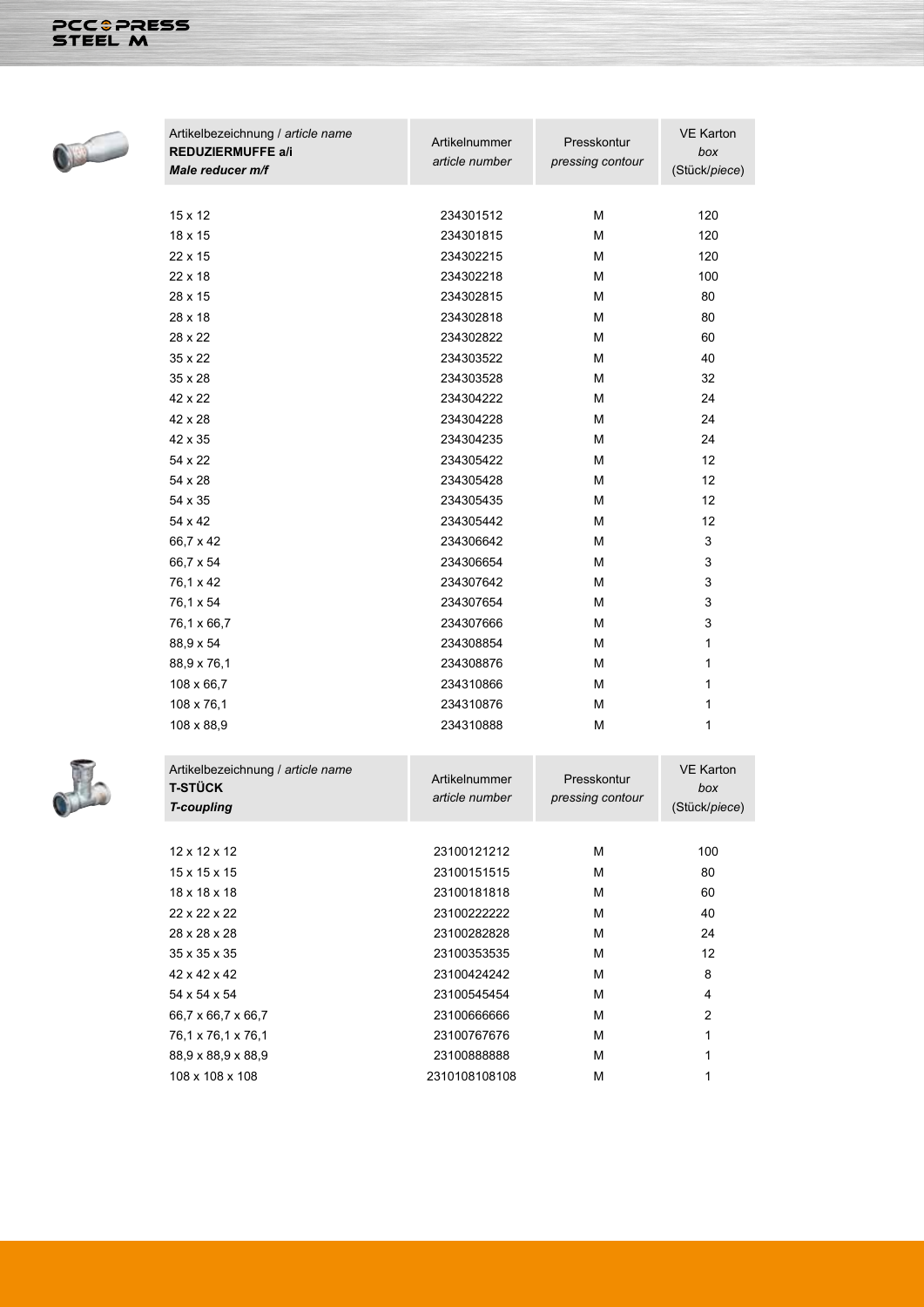



| Artikelbezeichnung / article name<br><b>T-STÜCK REDUZIERT</b> | Artikelnummer  | Presskontur      | <b>VE Karton</b><br>box |
|---------------------------------------------------------------|----------------|------------------|-------------------------|
| <b>T-coupling reduction</b>                                   | article number | pressing contour | (Stück/piece)           |
|                                                               |                |                  |                         |
| 15 x 12 x 15                                                  | 23110151215    | М                | 80                      |
| $15 \times 18 \times 15$                                      | 23110151815    | M                | 60                      |
| 15 x 22 x 15                                                  |                | М                |                         |
|                                                               | 23110152215    |                  | 50                      |
| 18 x 15 x 18                                                  | 23110181518    | M                | 60                      |
| 18 x 22 x 18                                                  | 23110182218    | М                | 50                      |
| 22 x 15 x 22                                                  | 23110221522    | M                | 40                      |
| 22 x 18 x 22                                                  | 23110221822    | M                | 40                      |
| 22 x 28 x 22                                                  | 23110222822    | М                | 30                      |
| 28 x 15 x 28                                                  | 23110281528    | М                | 30                      |
| 28 x 18 x 28                                                  | 23110281828    | М                | 30                      |
| 28 x 22 x 28                                                  | 23110282228    | М                | 30                      |
| 35 x 15 x 35                                                  | 23110351535    | М                | 16                      |
| 35 x 18 x 35                                                  | 23110351835    | М                | 16                      |
| 35 x 22 x 35                                                  | 23110352235    | М                | 16                      |
| 35 x 28 x 35                                                  | 23110352835    | М                | 16                      |
| 42 x 22 x 42                                                  | 23110422242    | М                | 12                      |
| 42 x 28 x 42                                                  | 23110422842    | М                | 12                      |
| 42 x 35 x 42                                                  | 23110423542    | М                | 10                      |
| 54 x 22 x 54                                                  | 23110542254    | М                | 6                       |
| 54 x 28 x 54                                                  | 23110542854    | М                | 6                       |
| 54 x 35 x 54                                                  | 23110543554    | М                | 6                       |
| 54 x 42 x 54                                                  | 23110544254    | М                | 6                       |
| 66,7 x 28 x 66,7                                              | 23110662866    | М                | $\overline{c}$          |
| 66,7 x 35 x 66,7                                              | 23110663566    | М                | 2                       |
| 66,7 x 42 x 66,7                                              | 23110664266    | М                | 2                       |
| 66,7 x 54 x 66,7                                              | 23110665466    | М                | $\overline{2}$          |
| 76,1 x 22 x 76,1                                              | 23110762276    | М                | 1                       |
| 76,1 x 28 x 76,1                                              | 23110762876    | М                | 1                       |
| 76,1 x 35 x 76,1                                              | 23110763576    | М                | 1                       |
| 76,1 x 42 x 76,1                                              | 23110764276    | М                | 1                       |
| 76,1 x 54 x 76,1                                              | 23110765476    | М                | 1                       |
| 76,1 x 66,7 x 76,1                                            | 23110766676    | М                | 1                       |
| 88,9 x 54 x 88,9                                              | 23110885488    | М                | 1                       |
| 88,9 x 76,1 x 88,9                                            | 23110887688    | М                | 1                       |
| 108 x 54 x 108                                                | 231110854108   | М                | 1                       |
|                                                               | 231110866108   |                  |                         |
| 108 x 66,7 x 108                                              |                | М                | 1                       |
| 108 x 76,1 x 108                                              | 231110876108   | М                | 1                       |
| 108 x 88,9 x 108                                              | 231110888108   | М                | 1                       |
|                                                               |                |                  |                         |
| Artikelbezeichnung / article name                             | Artikelnummer  | Presskontur      | <b>VE Karton</b>        |
| <b>T-STÜCK REDUZIERT</b>                                      | article number | pressing contour | box                     |
| <b>T-coupling reduction</b>                                   |                |                  | (Stück/piece)           |
|                                                               |                |                  |                         |



| Artikelbezeichnung / article hame<br><b>T-STÜCK REDUZIERT</b><br><b>T-coupling reduction</b> | Artikelnummer<br>article number | Presskontur<br>pressing contour | VE Karton<br>box<br>(Stück/piece |
|----------------------------------------------------------------------------------------------|---------------------------------|---------------------------------|----------------------------------|
|                                                                                              |                                 |                                 |                                  |
| $22 \times 15 \times 15$                                                                     | 23115221515                     | M                               | 40                               |
| 22 x 22 x 15                                                                                 | 23115222215                     | M                               | 40                               |
| 28 x 22 x 22                                                                                 | 23115282222                     | M                               | 20                               |
| 28 x 28 x 22                                                                                 | 23115282822                     | M                               | 20                               |
|                                                                                              |                                 |                                 |                                  |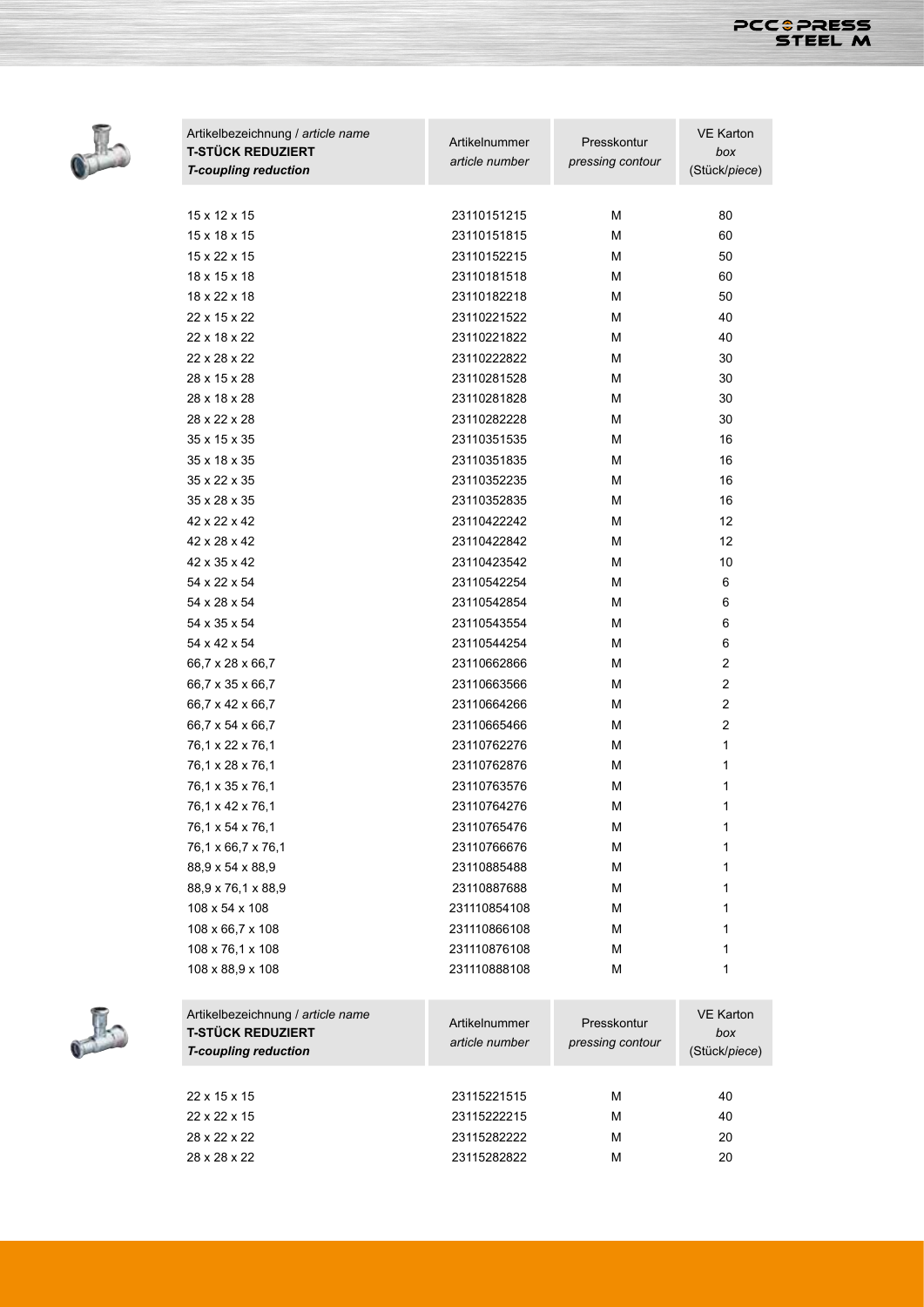## PCC&PRESS



| Artikelbezeichnung / article name<br><b>T-STÜCK IG</b> | Artikelnummer                   | Presskontur      | <b>VE Karton</b><br>box |
|--------------------------------------------------------|---------------------------------|------------------|-------------------------|
| <b>T-coupling female</b>                               | article number                  | pressing contour | (Stück/piece)           |
|                                                        |                                 |                  |                         |
| 12 x 3/8" x 12                                         | 23120123812                     | М                | 80                      |
| 15 x 1/2" x 15                                         | 23120151215                     | M                | 60                      |
| 18 x 1/2" x 18                                         | 23120181218                     | M                | 50                      |
| 22 x 1/2" x 22                                         | 23120221222                     | М                | 40                      |
| 22 x 3/4" x 22                                         | 23120223422                     | М                | 40                      |
| 28 x 1/2" x 28                                         | 23120281228                     | M                | 30                      |
| 28 x 3/4" x 28                                         | 23120283428                     | М                | 24                      |
| 35 x 1/2" x 35                                         | 23120351235                     | М                | 16                      |
| 35 x 3/4" x 35                                         | 23120353435                     | М                | 12                      |
| 42 x 1/2" x 42                                         | 23120421242                     | М                | 10                      |
| 42 x 3/4" x 42                                         | 23120423442                     | M                | 8                       |
| 54 x 1/2" x 54                                         | 23120541254                     | М                | 6                       |
| 54 x 3/4" x 54                                         | 23120543454                     | M                | 6                       |
| 66,7 x 3/4" x 66,7                                     | 23120663466                     | М                | $\overline{c}$          |
| 76,1 x 3/4" x 76,1                                     | 23120763476                     | М                | 1                       |
| 88,9 x 3/4" x 88,9                                     | 23120883488                     | М                | 1                       |
| 108 x 3/4" x 108                                       | 231210834108                    | M                | 1                       |
|                                                        |                                 |                  |                         |
| Artikelbezeichnung / article name                      |                                 |                  | <b>VE Karton</b>        |
| <b>ANSCHLUSSVERSCHRAUBUNG IG</b>                       | Artikelnummer<br>article number | Presskontur      | box                     |
| Joint connector female                                 |                                 | pressing contour | (Stück/piece)           |
|                                                        |                                 |                  |                         |
| 15 x 3/4"                                              | 2307015034                      | М                | 50                      |
| 18 x 3/4"                                              | 2307018034                      | M                | 50                      |
| 22 x 1"                                                | 2307022100                      | М                | 50                      |
| 28 x 1 1/4"                                            | 2307028114                      | M                | 40                      |
| 35 x 1 1/2"                                            | 2307035112                      | M                | 24                      |
|                                                        |                                 |                  |                         |
| Artikelbezeichnung / article name                      | Artikelnummer                   | Presskontur      | <b>VE Karton</b>        |
| 3-teilige ÜBERGANGSVERSCHRAUB. AG                      | article number                  | pressing contour | box                     |
| Three-part male union                                  |                                 |                  | (Stück/piece)           |
|                                                        |                                 |                  |                         |
| 15 x 1/2"                                              | 2308015012                      | М                | 10                      |
| 18 x 1/2"                                              | 2308018012                      | М                | 10                      |
| 22 x 3/4"                                              | 2308022034                      | М                | 10                      |
| 28 x 1"                                                | 2308028100                      | М                | 8                       |
| 35 x 1 1/4"                                            | 2308035114                      | М                | 8                       |
| 42 x 1 1/2"                                            | 2308042112                      | М                | 4                       |
| 54 x 2"                                                | 2308054200                      | М                | 2                       |



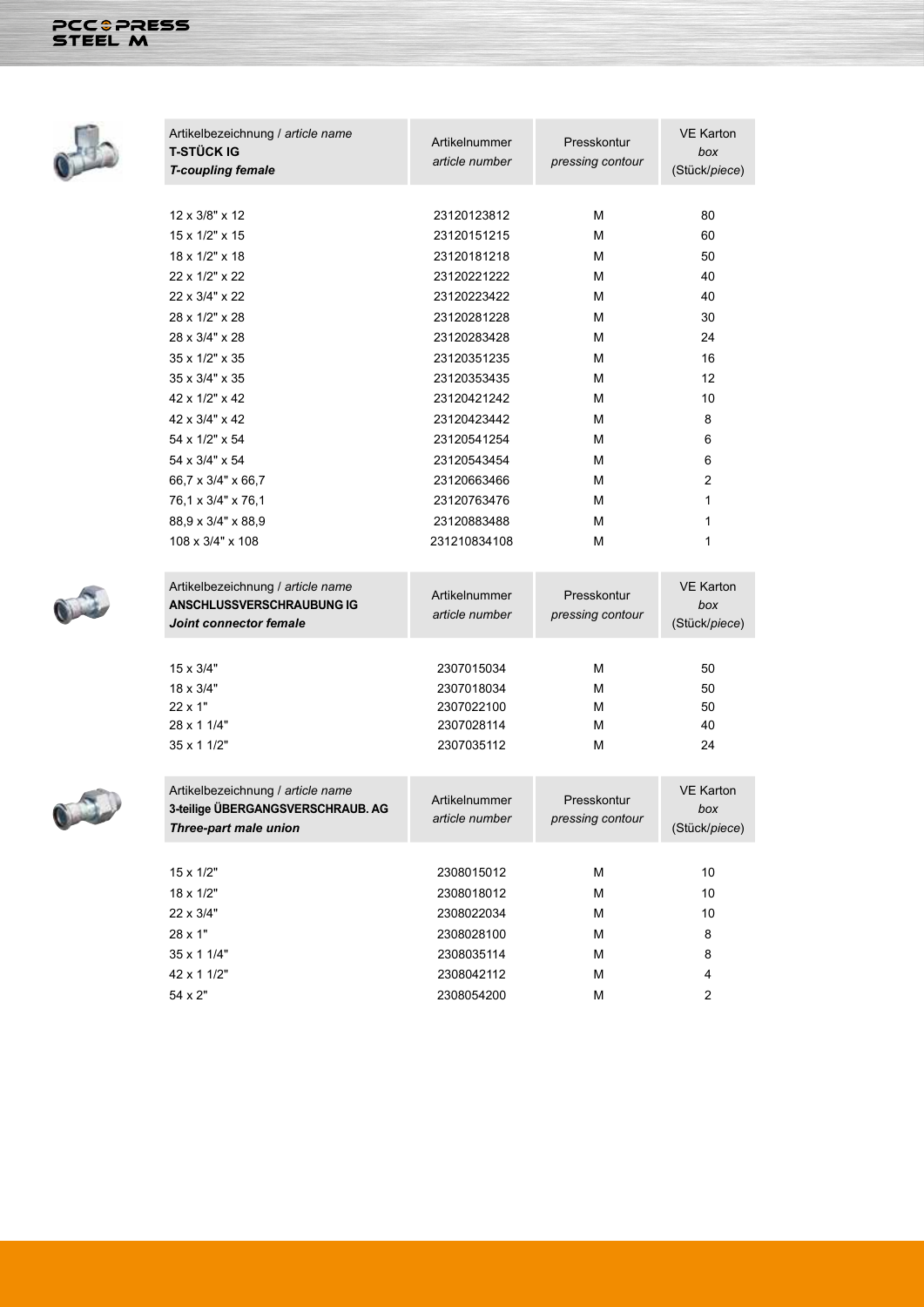

|                                                                                                                                                                                                                                      | Artikelbezeichnung / article name<br><b>WINKEL 90° AG</b><br>Elbow 90° male                                  | Artikelnummer<br>article number                                                                      | Presskontur<br>pressing contour                      | <b>VE Karton</b><br>box<br>(Stück/piece)                        |
|--------------------------------------------------------------------------------------------------------------------------------------------------------------------------------------------------------------------------------------|--------------------------------------------------------------------------------------------------------------|------------------------------------------------------------------------------------------------------|------------------------------------------------------|-----------------------------------------------------------------|
|                                                                                                                                                                                                                                      | 12 x 3/8"<br>15 x 3/8"<br>15 x 1/2"<br>18 x 1/2"<br>22 x 3/4"                                                | 2331012038<br>2331015038<br>2331015012<br>2331018012<br>2331022034                                   | M<br>М<br>М<br>М<br>М                                | 80<br>80<br>80<br>60<br>50                                      |
|                                                                                                                                                                                                                                      | Artikelbezeichnung / article name<br><b>EINSTECKADAPTER AG</b><br>Straight male insert adapter               | Artikelnummer<br>article number                                                                      | Presskontur<br>pressing contour                      | <b>VE Karton</b><br>box<br>(Stück/piece)                        |
|                                                                                                                                                                                                                                      | 15 x 1/2"<br>18 x 1/2"<br>22 x 3/4"                                                                          | 2345015012<br>2345018012<br>2345022034                                                               | M/V<br>M/V<br>M/V                                    | 150<br>120<br>80                                                |
|                                                                                                                                                                                                                                      | Artikelbezeichnung / article name<br><b>EINSTECKADAPTER IG</b><br>Straight female insert adapter             | Artikelnummer<br>article number                                                                      | Presskontur<br>pressing contour                      | <b>VE Karton</b><br>box<br>(Stück/piece)                        |
|                                                                                                                                                                                                                                      | 15 x 1/2"<br>$18 \times 1/2"$<br>22 x 1/2"<br>22 x 3/4"<br>28 x 1"                                           | 2346015012<br>2346018012<br>2346022012<br>2346022034<br>2346028100                                   | M/V<br>M/V<br>M/V<br>M/V<br>M/V                      | 100<br>100<br>100<br>80<br>80                                   |
|                                                                                                                                                                                                                                      | Artikelbezeichnung / article name<br><b>FLANSCH mit PRESSANSCHLUSS PN16</b><br>Flange with press-joint PN 16 | Artikelnummer<br>article number                                                                      | Presskontur<br>pressing contour                      | <b>VE Karton</b><br>box<br>(Stück/piece)                        |
|                                                                                                                                                                                                                                      | 66,7<br>76,1<br>88,9<br>108                                                                                  | 2340066<br>2340076<br>2340088<br>2340108                                                             | М<br>M<br>M<br>M                                     | 1<br>1<br>1                                                     |
| <b>Contract on the Contract of the Contract of The Contract of The Contract of The Contract of The Contract of The Contract of The Contract of The Contract of The Contract of The Contract of The Contract of The Contract of T</b> | Artikelbezeichnung / article name<br>PASSBOGEN 90° a/a<br>Bend 90° m/m                                       | Artikelnummer<br>article number                                                                      | Presskontur<br>pressing contour                      | <b>VE Karton</b><br>box<br>(Stück/piece)                        |
|                                                                                                                                                                                                                                      | 12 x 12<br>15 x 15<br>18 x 18<br>22 x 22<br>28 x 28<br>35 x 35<br>42 x 42<br>54 x 54                         | 233501212<br>233501515<br>233501818<br>233502222<br>233502828<br>233503535<br>233504242<br>233505454 | M/V<br>M/V<br>M/V<br>M/V<br>M/V<br>M/V<br>M/V<br>M/V | 60<br>60<br>50<br>40<br>20<br>6<br>2<br>$\overline{\mathbf{c}}$ |